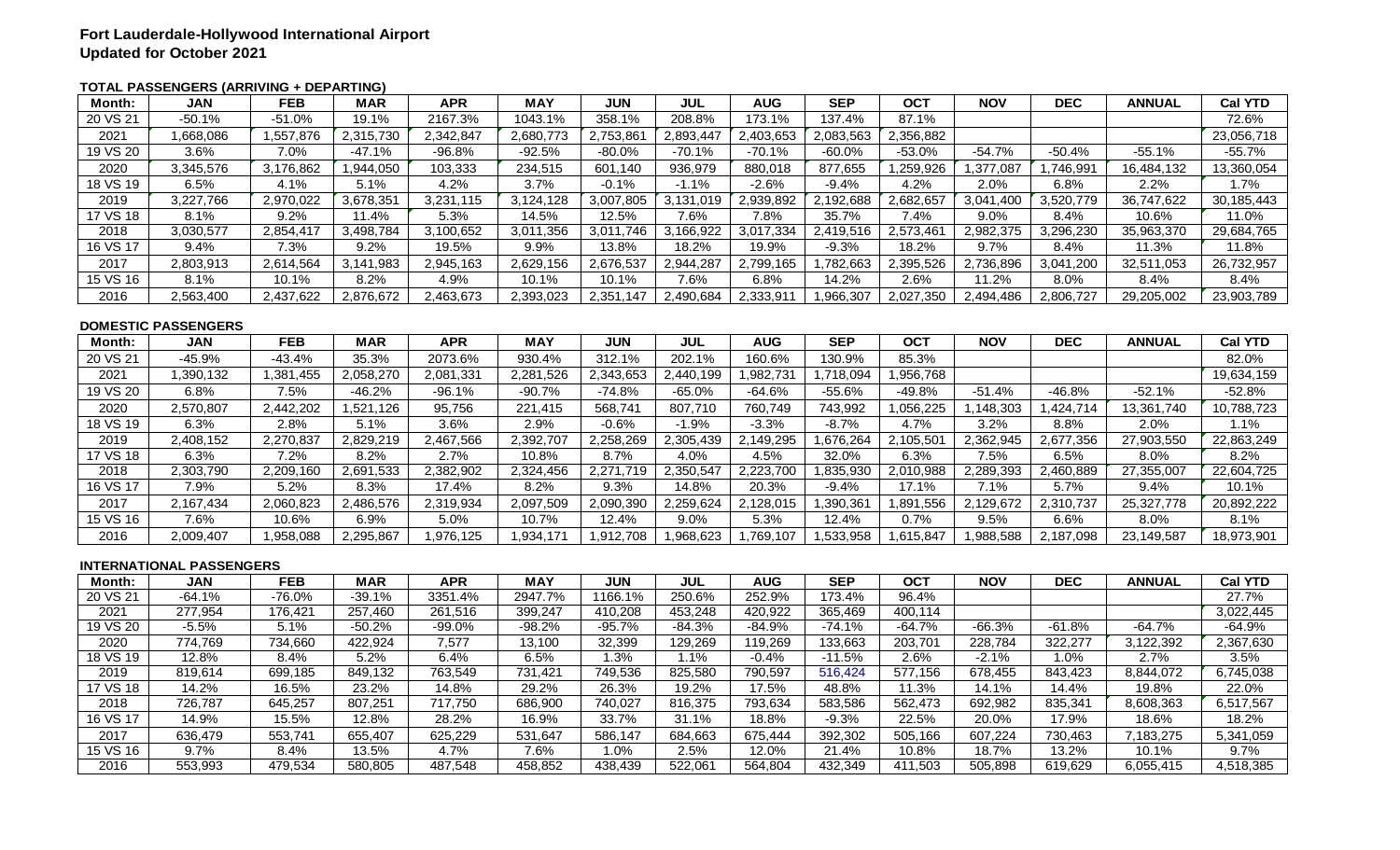## **TOTAL ENPLANEMENTS**

| Month:   | <b>JAN</b>                        | <b>FEB</b> | <b>MAR</b> | <b>APR</b> | <b>MAY</b> | <b>JUN</b> | <b>JUL</b> | <b>AUG</b> | <b>SEP</b> | <b>OCT</b> | <b>NOV</b> | <b>DEC</b> | <b>ANNUAL</b> | <b>Cal YTD</b> |
|----------|-----------------------------------|------------|------------|------------|------------|------------|------------|------------|------------|------------|------------|------------|---------------|----------------|
| 20 VS 21 | $-49.7%$                          | $-51.7%$   | 10.4%      | 2128.0%    | 1066.7%    | 368.2%     | 197.4%     | 174.5%     | 138.3%     | 87.3%      |            |            |               | 71.0%          |
| 2021     | 843,923                           | 765,194    | 1,128,702  | 1,192,282  | 1,346,470  | 1,388,975  | 1,440,378  | 1,207,849  | 1,039,518  | 1,154,833  |            |            |               | 11,508,124     |
| 19 VS 20 | 3.9%                              | 7.5%       | $-44.2%$   | $-96.7%$   | $-92.7%$   | $-80.5%$   | $-69.0%$   | $-70.3%$   | $-59.7%$   | $-53.5%$   | $-55.4%$   | $-51.7%$   | $-55.1%$      | $-55.5%$       |
| 2020     | 1,678,076                         | 1,585,619  | 1,022,714  | 53,514     | 115,409    | 296,694    | 484,243    | 440,025    | 436,141    | 616,567    | 674,095    | 838,952    | 8,242,049     | 6,729,002      |
| 18 VS 19 | 5.2%                              | 4.2%       | 5.3%       | 3.0%       | 3.9%       | $-0.1%$    | $-0.9%$    | $-2.2%$    | $-10.9%$   | 4.4%       | 1.9%       | 7.5%       | 2.0%          | 1.4%           |
| 2019     | 1,614,674                         | 1,474,647  | 1,831,569  | 1,646,551  | 1,582,199  | 1,524,472  | 1,561,888  | ,480,808   | 1,082,541  | 1,325,236  | 1,510,160  | 1,735,781  | 18,370,526    | 15,124,585     |
| 17 VS 18 | 8.1%                              | 9.9%       | 10.9%      | 6.3%       | 15.0%      | 12.8%      | 8.2%       | 8.1%       | 37.6%      | 7.8%       | 9.1%       | 8.8%       | 11.0%         | 11.5%          |
| 2018     | 1,534,711                         | 1,415,569  | 1,740,067  | 1,598,057  | 1,523,455  | 1,526,238  | 1,576,159  | 1,513,998  | 1,215,119  | 1,269,149  | 1,481,347  | 1,614,582  | 18,008,451    | 14,912,522     |
| 16 VS 17 | 8.5%                              | 6.0%       | 9.3%       | 19.6%      | 8.8%       | 13.2%      | 17.7%      | 19.8%      | $-10.5%$   | 17.8%      | 9.5%       | 8.5%       | 10.9%         | 11.3%          |
| 2017     | 1,419,559                         | 1,287,939  | 1,568,485  | 1,503,882  | 1,324,825  | 1,352,846  | 1,457,263  | 1,401,167  | 882,914    | 1,176,951  | 1,357,397  | 1,483,458  | 16,216,686    | 13,375,831     |
| 15 VS 16 | 9.1%                              | 11.0%      | 7.9%       | 4.1%       | 10.6%      | 10.2%      | 7.3%       | 6.7%       | 14.6%      | 3.0%       | 11.1%      | 9.9%       | 8.7%          | 7.3%           |
| 2016     | 1,308,328                         | 1,215,271  | 1,434,478  | 1,257,529  | 1,217,636  | 1,194,578  | 1,238,528  | 1,169,930  | 986,067    | 999,233    | 1,239,353  | 1,367,751  | 14,628,682    | 12,021,578     |
|          |                                   |            |            |            |            |            |            |            |            |            |            |            |               |                |
|          | <b>DOMESTIC ENPLANEMENTS</b>      |            |            |            |            |            |            |            |            |            |            |            |               |                |
| Month:   | <b>JAN</b>                        | <b>FEB</b> | <b>MAR</b> | <b>APR</b> | <b>MAY</b> | <b>JUN</b> | <b>JUL</b> | <b>AUG</b> | <b>SEP</b> | <b>OCT</b> | <b>NOV</b> | <b>DEC</b> | <b>ANNUAL</b> | <b>Cal YTD</b> |
| 20 VS 21 | $-43.5%$                          | $-44.3%$   | 24.6%      | 2063.0%    | 947.1%     | 325.2%     | 201.0%     | 166.6%     | 133.2%     | 87.2%      |            |            |               | 82.3%          |
| 2021     | 727,880                           | 670,501    | 993,413    | 1,068,335  | 1,139,492  | 1,187,403  | 1,217,595  | 1,009,337  | 858,319    | 962,395    |            |            |               | 9,834,670      |
| 19 VS 20 | 7.4%                              | 8.3%       | $-42.8%$   | $-96.1%$   | $-90.9%$   | $-75.2%$   | $-64.8%$   | $-65.3%$   | $-55.2%$   | $-50.2%$   | $-51.9%$   | $-48.4%$   | $-52.2%$      | $-52.6%$       |
| 2020     | 1,289,323                         | 1,204,430  | 797,229    | 49,392     | 108,822    | 279,252    | 404,540    | 378,612    | 368,119    | 513,992    | 557,241    | 665,377    | 6,616,329     | 5,393,711      |
| 18 VS 19 | 2.6%                              | 2.5%       | 5.5%       | 2.3%       | 3.3%       | $-0.2%$    | $-1.1%$    | $-2.2%$    | $-10.2%$   | 5.4%       | 3.6%       | 10.7%      | 2.1%          | 1.0%           |
| 2019     | 1,200,429                         | 1,111,905  | 1,393,458  | 1,258,637  | 1,201,001  | 1,127,980  | 1,150,815  | 1,092,085  | 822,258    | 1,031,280  | 1,159,475  | 1,288,402  | 13,837,725    | 11,389,848     |
| 17 VS 18 | 6.7%                              | 8.0%       | 7.7%       | 4.3%       | 11.8%      | 8.9%       | 4.7%       | 4.5%       | 33.9%      | 6.4%       | 7.0%       | 6.2%       | 8.4%          | 8.7%           |
| 2018     | 1,170,114                         | 1,084,778  | 1,321,391  | 1,230,325  | 1,163,102  | 1,130,592  | 1,163,777  | 1,116,543  | 915,406    | 978,687    | 1,119,144  | 1,164,331  | 13,558,190    | 11,274,715     |
| 16 VS 17 | 7.2%                              | 3.5%       | 8.6%       | 18.1%      | 6.3%       | 8.1%       | 13.8%      | 21.4%      | $-10.8%$   | 17.1%      | 7.1%       | 5.3%       | 8.9%          | 11%            |
| 2017     | 1,096,355                         | 1,004,096  | 1,227,172  | 1,179,097  | 1,040,670  | 1,037,771  | 1,111,595  | 1,068,110  | 683,394    | 919,878    | 1,045,920  | 1,096,622  | 12,510,680    | 10,368,138     |
| 15 VS 16 | 7.4%                              | 10.7%      | 5.0%       | 3.1%       | 11.2%      | 12.2%      | 9.0%       | 3.7%       | 12.5%      | 0.5%       | 8.7%       | 7.7%       | 7.5%          | 7.5%           |
| 2016     | 1,022,554                         | 970,283    | 1,129,785  | 998,306    | 978,977    | 960,282    | 976,505    | 879,590    | 765,965    | 785,538    | 977,023    | 1,041,562  | 11,486,370    | 9,467,785      |
|          |                                   |            |            |            |            |            |            |            |            |            |            |            |               |                |
|          | <b>INTERNATIONAL ENPLANEMENTS</b> |            |            |            |            |            |            |            |            |            |            |            |               |                |
| Month:   | <b>JAN</b>                        | <b>FEB</b> | <b>MAR</b> | <b>APR</b> | <b>MAY</b> | <b>JUN</b> | <b>JUL</b> | <b>AUG</b> | <b>SEP</b> | <b>OCT</b> | <b>NOV</b> | <b>DEC</b> | <b>ANNUAL</b> | <b>Cal YTD</b> |
| 20 VS 21 | $-70.1%$                          | $-75.2%$   | $-40.0%$   | 2907.0%    | 3042.2%    | 1055.7%    | 179.5%     | 223.2%     | 166.4%     | 87.6%      |            |            |               | 25.3%          |
| 2021     | 116,043                           | 94,693     | 135,289    | 123,947    | 206,978    | 201,572    | 222,783    | 198,512    | 181,199    | 192,438    |            |            |               | 1,673,454      |
| 19 VS 20 | $-6.2%$                           | 5.1%       | $-48.5%$   | $-98.9%$   | $-98.3%$   | $-95.6%$   | $-80.6%$   | $-84.2%$   | $-73.9%$   | $-65.1%$   | $-66.7%$   | $-61.2%$   | $-64.1%$      | $-64.2%$       |
| 2020     | 388,753                           | 381,189    | 225,485    | 4,122      | 6,587      | 17,442     | 79,703     | 61,413     | 68,022     | 102,575    | 116,854    | 173,575    | 1,625,720     | 1,335,291      |
| 18 VS 19 | 13.6%                             | 9.7%       | 4.6%       | 5.5%       | 5.8%       | 0.2%       | $-0.3%$    | $-2.2%$    | $-13.2%$   | 1.2%       | $-3.2%$    | $-0.6%$    | 1.9%          | 2.7%           |
| 2019     | 414,245                           | 362,742    | 438,111    | 387,914    | 381,198    | 396,492    | 411,073    | 388,723    | 260,283    | 293,956    | 350,685    | 447,379    | 4,532,801     | 3,734,737      |
| 17 VS 18 | 12.8%                             | 16.5%      | 22.7%      | 13.2%      | 26.8%      | 25.6%      | 19.3%      | 19.3%      | 50.2%      | 13.0%      | 16.3%      | 16.4%      | 20.1%         | 21.0%          |
| 2018     | 364,597                           | 330,791    | 418,676    | 367,732    | 360,353    | 395,646    | 412,382    | 397,455    | 299,713    | 290,462    | 362,203    | 450,251    | 4,450,261     | 3,637,807      |
| 16 VS 17 | 13.1%                             | 15.9%      | 12.0%      | 25.3%      | 19.1%      | 34.5%      | 31.9%      | 14.7%      | $-9.4%$    | 20.3%      | 18.7%      | 18.6%      | 17.9%         | 17.8%          |
| 2017     | 323,204                           | 283,843    | 341,313    | 324,785    | 284,155    | 315,075    | 345,668    | 333,057    | 199,520    | 257,073    | 311,477    | 386,836    | 3,706,006     | 3,007,693      |
| 15 VS 16 | 15.4%                             | 12.3%      | 20.1%      | 8.2%       | 8.3%       | 2.8%       | 1.1%       | 17.0%      | 22.4%      | 13.3%      | 21.2%      | 17.5%      | 13.2%         | 12.7%          |
| 2016     | 285,774                           | 244,988    | 304,693    | 259,223    | 238,659    | 234,296    | 262,023    | 290,340    | 220,102    | 213,695    | 262,330    | 326,189    | 3,142,312     | 2,553,793      |
|          |                                   |            |            |            |            |            |            |            |            |            |            |            |               |                |
|          |                                   |            |            |            |            |            |            |            |            |            |            |            |               |                |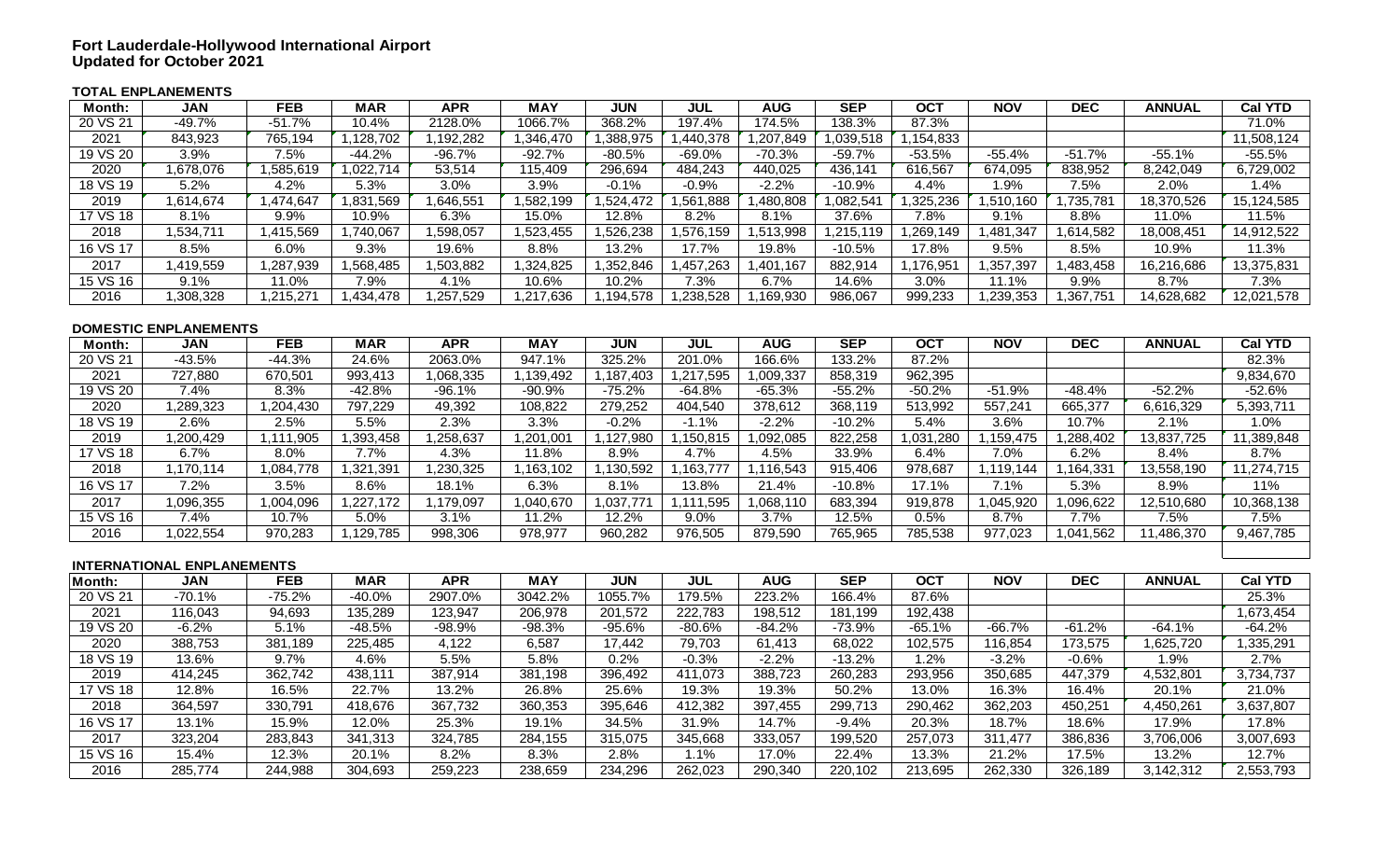## **TOTAL CARGO (US TONS)**

| Month:            | <b>JAN</b>                   | <b>FEB</b> | <b>MAR</b> | <b>APR</b> | <b>MAY</b> | <b>JUN</b> | <b>JUL</b> | <b>AUG</b> | <b>SEP</b> | <b>OCT</b> | <b>NOV</b> | <b>DEC</b> | <b>ANNUAL</b> | <b>Cal YTD</b> |
|-------------------|------------------------------|------------|------------|------------|------------|------------|------------|------------|------------|------------|------------|------------|---------------|----------------|
| 20 VS 21          | $-13.4%$                     | $-23.7%$   | 3.4%       | 70.2%      | 59.4%      | 41.3%      | 30.9%      | 36.8%      | 22.8%      | 21.8%      |            |            |               | 21.3%          |
| 2021              | 7,788.1                      | 6,918.0    | 7,877.3    | 9,877.6    | 10,033.0   | 9,600.0    | 9,583.6    | 9,687.0    | 9,417.6    | 9,710.4    |            |            |               | 90,492.6       |
| 19 VS 20          | $-11.1%$                     | $-7.0%$    | $-27.7%$   | $-40.2%$   | $-41.4%$   | $-25.6%$   | $-18.1%$   | $-23.3%$   | $-4.1%$    | $-20.5%$   | $-12.3%$   | 8.2%       | $-19.0%$      | $-22.4%$       |
| 2020              | 8,996.3                      | 9,062.8    | 7,615.6    | 5,803.7    | 6,292.3    | 6,795.7    | 7,322.6    | 7,079.0    | 7,670.8    | 7,973.0    | 7,770.1    | 10,867.6   | 93,249.5      | 74,611.8       |
| 18 VS 19          | 0.8%                         | $-6.1%$    | $-0.4%$    | 6.6%       | 9.8%       | $-3.9%$    | $-1.7%$    | $-3.7%$    | $-14.2%$   | $-5.1%$    | $-13.0%$   | $-8.9%$    | $-3.4%$       | $-1.8%$        |
| 2019              | 10,120.9                     | 9,745.9    | 10,527.6   | 9,713.0    | 10,743.0   | 9,133.9    | 8,937.6    | 9,228.0    | 8,000.3    | 10,034.7   | 8,858.0    | 10,046.1   | 115,089.0     | 96,184.9       |
| 17 VS 18          | 19.1%                        | 20.2%      | 11.1%      | 7.3%       | 12.9%      | 12.6%      | 20.6%      | 5.0%       | 18.4%      | 6.5%       | 0.1%       | 0.0%       | 0.1           | 13.0%          |
| 2018              | 10043.6                      | 10381.9    | 10566.5    | 9112.5     | 9788.4     | 9502.7     | 9093.1     | 9584.9     | 9325.5     | 10573.0    | 10179.0    | 11022.9    | 119,174.0     | 97,972.1       |
| 16 VS 17          | 22.8%                        | 19.7%      | 21.5%      | 19.0%      | 20.2%      | 20.4%      | 1.6%       | 15.6%      | 0.0%       | 26.1%      | 19.3%      | 17.6%      | 0.2           | 16.6%          |
| 2017              | 8436.3                       | 8637.2     | 9513.6     | 8493.9     | 8669.9     | 8441.9     | 7542.3     | 9128.5     | 7875.2     | 9931.5     | 10166.7    | 11023.1    | 107,860.2     | 86,670.4       |
| 15 VS 16          | 5.2%                         | 11.7%      | 14.2%      | 10.4%      | $-1.3%$    | 7.3%       | 7.9%       | 22.6%      | 8.1%       | 5.0%       | 32.9%      | 18.5%      | 11.7%         | 11.0%          |
| 2016              | 6868.2                       | 7216.6     | 7828.2     | 7136.3     | 7213.5     | 7013.0     | 7425.9     | 7895.4     | 7874.3     | 7873.2     | 8523.1     | 9377.2     | 92,244.9      | 74,344.6       |
|                   |                              |            |            |            |            |            |            |            |            |            |            |            |               |                |
|                   | <b>AIR FREIGHT (US TONS)</b> |            |            |            |            |            |            |            |            |            |            |            |               |                |
| Month:            | <b>JAN</b>                   | <b>FEB</b> | <b>MAR</b> | <b>APR</b> | <b>MAY</b> | <b>JUN</b> | <b>JUL</b> | <b>AUG</b> | SEP        | <b>OCT</b> | <b>NOV</b> | DEC        | <b>ANNUAL</b> | <b>Cal YTD</b> |
| 20 VS 21          | $-14.5%$                     | $-24.9%$   | 2.0%       | 67.2%      | 59.0%      | 43.7%      | 31.7%      | 38.8%      | 24.5%      | 23.3%      |            |            |               | 21.4%          |
| 2021              | 7,616.0                      | 6,755.6    | 7,733.9    | 9,705.6    | 9,861.0    | 9,600.0    | 9,493.1    | 9,639.3    | 9,417.6    | 9,670.8    |            |            |               | 89,492.9       |
| 19 VS 20          | $-11.5%$                     | $-7.1%$    | $-27.5%$   | $-39.9%$   | $-41.9%$   | $-26.2%$   | $-18.8%$   | $-24.2%$   | $-4.8%$    | $-21.3%$   | $-13.2%$   | 8.1%       | $-19.4%$      | $-22.8%$       |
| 2020              | 8,907                        | 8,994.7    | 7,580.4    | 5,803.7    | 6,203.1    | 6,682.3    | 7,210.8    | 6,944.7    | 7,565.0    | 7,845.2    | 7,626.3    | 10,757.7   | 92,120.5      | 73,736.5       |
| 18 VS 19          | 0.7%                         | $-6.2%$    | $-0.5%$    | 6.7%       | 9.8%       | $-4.1%$    | $-1.8%$    | $-3.8%$    | $-14.3%$   | $-5.3%$    | $-13.2%$   | $-9.1%$    | $-3.5%$       | $-1.9%$        |
| 2019              | 10,067.0                     | 9,681.4    | 10,453.8   | 9,657.9    | 10,685.0   | 9,059.7    | 8,880.8    | 9,162.9    | 7,945.3    | 9,966.3    | 8,787.9    | 9,952.9    | 114,300.9     | 95,560.1       |
| 17 VS 18          | 18.9%                        | 20.0%      | 10.7%      | 7.0%       | 12.7%      | 12.4%      | 20.5%      | 4.9%       | 18.8%      | 6.6%       | 0.2%       | 0.0%       | 10.4%         | 12.9%          |
| 2018              | 9992.6                       | 10323.0    | 10505.4    | 9054.4     | 9731.9     | 9445.2     | 9039.1     | 9526.6     | 9269.6     | 10527.0    | 10130.0    | 10,949.5   | 118,494       | 97,414.7       |
| 16 VS 17          | 23.2%                        | 20.5%      | 22.6%      | 19.1%      | 20.3%      | 20.4%      | 1.4%       | 15.4%      | 1.0%       | 25.7%      | 18.9%      | 17.0%      | 17.1%         | 16.9%          |
| 2017              | 8404.2                       | 8600.0     | 9489.6     | 8463.8     | 8637.7     | 8405.7     | 7503.4     | 9082.3     | 7803.1     | 9875.3     | 10109.9    | 10949.6    | 107,325       | 86,265.2       |
| 15 VS 16          | 6.1%                         | 11.9%      | 14.4%      | 11.7%      | $-0.4%$    | 11.4%      | 8.4%       | 23.9%      | 7.2%       | 6.2%       | 34.0%      | 19.4%      | 12.7%         | 9.9%           |
| 2016              | 6823.1                       | 7136.0     | 7738.0     | 7103.6     | 7181.1     | 6979.0     | 7403.2     | 7872.7     | 7722.9     | 7857.5     | 8501.0     | 9357.7     | 91,676        | 73,817.1       |
| US MAIL (US TONS) |                              |            |            |            |            |            |            |            |            |            |            |            |               |                |
| Month:            | <b>JAN</b>                   | FEB        | <b>MAR</b> | <b>APR</b> | <b>MAY</b> | <b>JUN</b> | <b>JUL</b> | <b>AUG</b> | <b>SEP</b> | <b>OCT</b> | <b>NOV</b> | <b>DEC</b> | <b>ANNUAL</b> | <b>Cal YTD</b> |
| 20 VS 21          | 91.9%                        | 138.5%     | 307%       | 172000%    | 93%        | $-100%$    | $-19%$     | $-64%$     | $-100%$    | $-69%$     |            |            |               | 14.2%          |
| 2021              | 172.1                        | 162.4      | 143.4      | 172.0      | 172.0      | 0.0        | 90.5       | 47.7       | 0.0        | 39.6       |            |            |               | 999.7          |
| 19 VS 20          | 66.4%                        | 5.6%       | $-52.3%$   | 100%       | 53.8%      | 52.8%      | 96.8%      | 106.3%     | 92.4%      | 86.8%      | 105.1%     | 17.9%      | 43.3%         | 40.1%          |
| 2020              | 89.7                         | 68.1       | 35.2       | 0.0        | 89.2       | 113.4      | 111.8      | 134.3      | 105.8      | 127.8      | 143.8      | 109.9      | 1,129.0       | 875.3          |
| 18 VS 19          | 5.6%                         | 9.4%       | 20.8%      | $-5.2%$    | 2.7%       | 29.0%      | 5.2%       | 11.7%      | $-1.6%$    | 48.7%      | 43.1%      | 27.0%      | 15.9%         | 12.1%          |
| 2019              | 53.9                         | 64.5       | 73.8       | 55.1       | 58.0       | 74.2       | 56.8       | 65.1       | 55.0       | 68.4       | 70.1       | 93.2       | 788.1         | 624.8          |
| 17 VS 18          | 59.1%                        | 58.7%      | 153.8%     | 92.8%      | 75.3%      | 59.0%      | 39.0%      | 26.1%      | $-22.4%$   | $-18.1%$   | $-13.7%$   | $-0.1%$    | 27.0%         | 37.6%          |
| 2018              | $\overline{51.0}$            | 58.9       | 61.1       | 58.1       | 56.5       | 57.5       | 54.0       | 58.3       | 55.9       | 46.0       | 49.0       | 73.4       | 679.8         | 557.4          |
| 16 VS 17          | $-28.9%$                     | $-54.0%$   | $-73.3%$   | $-7.7%$    | $-0.3%$    | 6.4%       | 70.5%      | 103.3%     | $-52.4%$   | 258.2%     | 156.1%     | 277.8%     | $-5.9%$       | $-23.2%$       |
| 2017              | 32.1                         | 37.1       | 24.1       | 30.1       | 32.2       | 36.2       | 38.8       | 46.2       | 72.1       | 56.2       | 56.8       | 73.5       | 535.4         | 405.1          |
| 15 VS 16          | $-54.9%$                     | 1.0%       | 3.8%       | $-69.5%$   | $-67.0%$   | $-87.5%$   | $-52.5%$   | $-73.5%$   | 92.0%      | $-84.1%$   | $-67.1%$   | $-74.1%$   | $-52.5%$      | $-51.1%$       |
| 2016              | 45.1                         | 80.7       | 90.1       | 32.6       | 32.3       | 34.0       | 22.8       | 22.7       | 151.4      | 15.7       | 22.2       | 19.5       | 569.2         | 527.5          |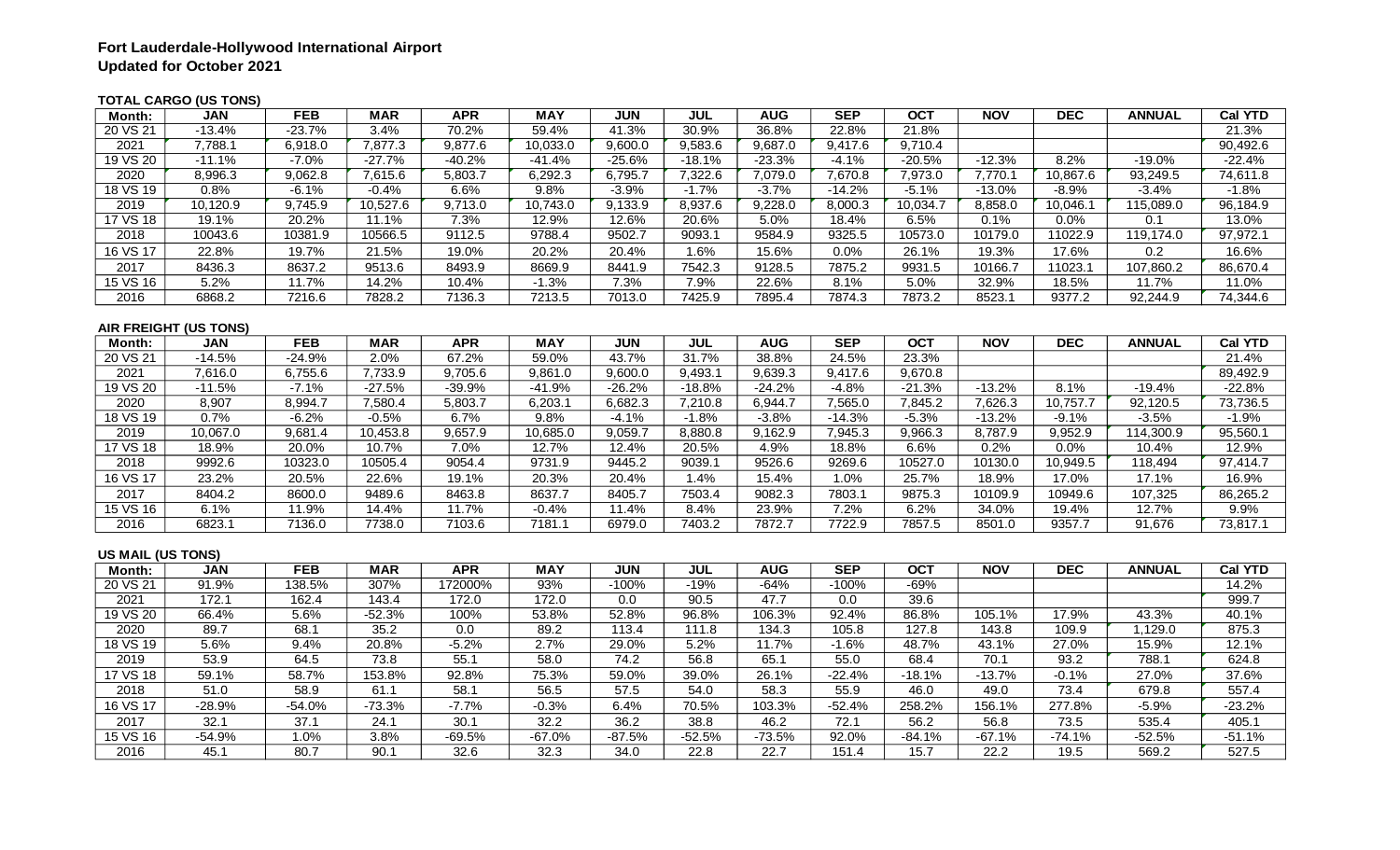#### **TOTAL AIRCRAFT MOVEMENTS (ARRIVING AND DEPARTING)**

| Month:   | <b>JAN</b>                                 | <b>FEB</b> | <b>MAR</b> | <b>APR</b> | <b>MAY</b> | <b>JUN</b> | <b>JUL</b> | <b>AUG</b> | <b>SEP</b> | <b>OCT</b> | <b>NOV</b> | <b>DEC</b> | <b>ANNUAL</b> | <b>Cal YTD</b> |
|----------|--------------------------------------------|------------|------------|------------|------------|------------|------------|------------|------------|------------|------------|------------|---------------|----------------|
| 20 VS 21 | $-33.9%$                                   | $-36.2%$   | $-5.8%$    | 281.9%     | 336.2%     | 173.5%     | 76.0%      | 90.4%      | 94.9%      | 61.7%      |            |            |               | 45.6%          |
| 2021     | 19,929                                     | 18,007     | 24,059     | 23,671     | 25,360     | 24,176     | 24,714     | 23,104     | 21,125     | 23,447     |            |            |               | 227,592        |
| 19 VS 20 | 1.5%                                       | 1.7%       | $-22.1%$   | $-79.2%$   | $-79.4%$   | $-65.8%$   | $-46.5%$   | $-52.7%$   | $-50.4%$   | $-42.3%$   | $-38.6%$   | $-31.3%$   | $-41.3%$      | $-42.7%$       |
| 2020     | 30,169                                     | 28,229     | 25,535     | 6,198      | 5,814      | 8,841      | 14,044     | 12,135     | 10,837     | 14,503     | 16,969     | 21,217     | 194,491       | 156,305        |
| 18 VS 19 | 3.0%                                       | 1.4%       | 2.3%       | 1.3%       | 2.6%       | $-4.5%$    | $-5.3%$    | $-3.5%$    | $-7.4%$    | $-1.2%$    | $-1.5%$    | 3.3%       | $-0.6%$       | $-0.9%$        |
| 2019     | 29,726                                     | 27,752     | 32,779     | 29,728     | 28,227     | 25,838     | 26,251     | 25,658     | 21,829     | 25,128     | 27,658     | 30,873     | 331,447       | 272,916        |
| 17 VS 18 | 5.6%                                       | 5.4%       | 6.8%       | 3.9%       | 9.2%       | 8.6%       | 5.6%       | 5.5%       | 18.8%      | 7.0%       | 6.2%       | 0.9%       | 6.6%          | 7.3%           |
| 2018     | 28,861                                     | 27,379     | 32,041     | 29,333     | 27,508     | 27,045     | 27,724     | 26,587     | 23,582     | 25,440     | 28,084     | 29,881     | 333,465       | 275,500        |
| 16 VS 17 | 4.3%                                       | 4.1%       | 5.3%       | 10.9%      | 5.7%       | 8.8%       | 11.8%      | 11.5%      | 0.5%       | 16.8%      | 8.0%       | 6.7%       | 7.8%          | 7.9%           |
| 2017     | 27,336                                     | 25,986     | 29,988     | 28,242     | 25,188     | 24,901     | 26,263     | 25,198     | 19,847     | 23,774     | 26,436     | 29,604     | 312,763       | 256,723        |
| 15 VS 16 | 4.8%                                       | 7.4%       | 3.6%       | 2.9%       | 4.2%       | 4.3%       | 2.8%       | 4.7%       | 5.8%       | 0.8%       | 5.4%       | 6.0%       | 4.4%          | 4.1%           |
| 2016     | 26,210                                     | 24,974     | 28,466     | 25,460     | 23,828     | 22,884     | 23,494     | 22,592     | 19,749     | 20,347     | 24,477     | 27,758     | 290,239       | 238,004        |
| 14 VS 15 | 9.1%                                       | 9.2%       | 9.1%       | 7.6%       | 8.6%       | 8.7%       | 8.6%       | 7.0%       | 9.0%       | 4.4%       | 5.9%       | 4.7%       | 7.6%          | 8.0%           |
| 2015     | 25,013                                     | 23,243     | 27,487     | 24,743     | 22,859     | 21,941     | 22,864     | 21,578     | 18,670     | 20,180     | 23,228     | 26,196     | 278,002       | 228,578        |
|          |                                            |            |            |            |            |            |            |            |            |            |            |            |               |                |
|          | AIR TRANSPORT/AIR TAXI MOVEMENTS           |            |            |            |            |            |            |            |            |            |            |            |               |                |
| Month:   | <b>JAN</b>                                 | <b>FEB</b> | <b>MAR</b> | <b>APR</b> | <b>MAY</b> | <b>JUN</b> | <b>JUL</b> | <b>AUG</b> | <b>SEP</b> | <b>OCT</b> | <b>NOV</b> | <b>DEC</b> | <b>ANNUAL</b> | <b>Cal YTD</b> |
| 20 VS 21 | $-38.1%$                                   | $-39.6%$   | $-11.0%$   | 268.7%     | 398.2%     | 192.9%     | 75.9%      | 96.4%      | 103.9%     | 64.9%      |            |            |               | 43.9%          |
| 2021     | 17,065                                     | 15,556     | 20,921     | 20,255     | 22,411     | 21,506     | 22,110     | 20,687     | 18,906     | 20,382     |            |            |               | 199,799        |
| 19 VS 20 | 3.6%                                       | 4.3%       | $-18.5%$   | $-79.1%$   | $-82.3%$   | $-69.4%$   | $-48.5%$   | $-55.9%$   | $-53.4%$   | $-45.8%$   | $-40.8%$   | $-36.5%$   | $-42.8%$      | $-43.7%$       |
| 2020     | 27,553                                     | 25,738     | 23,496     | 5,494      | 4,498      | 7,343      | 12,573     | 10,534     | 9,273      | 12,358     | 14,969     | 17,890     | 171,719       | 138,860        |
| 18 VS 19 | 4.5%                                       | 3.4%       | 3.5%       | 2.3%       | 2.5%       | $-1.0%$    | $-2.3%$    | $-0.7%$    | $-7.7%$    | 0.1%       | 2.6%       | 5.7%       | 1.2%          | 0.6%           |
| 2019     | 26,605                                     | 24,683     | 28,842     | 26,340     | 25,370     | 24,014     | 24,416     | 23,861     | 19,917     | 22,808     | 25,296     | 28,170     | 300,322       | 246,856        |
| 17 VS 18 | 6.0%                                       | 6.0%       | 6.7%       | 5.6%       | 12.2%      | 8.8%       | 6.0%       | 6.3%       | 27.4%      | 8.6%       | 8.0%       | 3.4%       | 8.2%          | 8.8%           |
| 2018     | 25,465                                     | 23,874     | 27,862     | 25,751     | 24,741     | 24,263     | 25,001     | 24,032     | 21,571     | 22,795     | 24,656     | 26,659     | 296,670       | 245,355        |
| 16 VS 17 | 5.4%                                       | 3.6%       | 6.7%       | 10.4%      | 5.8%       | 10.6%      | 14.1%      | 13.3%      | $-2.8%$    | 18.7%      | 8.8%       | 6.2%       | 8.3%          | 8.5%           |
| 2017     | 24,026                                     | 22,526     | 26,107     | 24,374     | 22,042     | 22,306     | 23,585     | 22,618     | 16,934     | 20,987     | 22,821     | 25,783     | 274,109       | 225,505        |
| 15 VS 16 | 6.0%                                       | 9.2%       | 4.5%       | 4.0%       | 6.2%       | 6.3%       | 3.3%       | 5.5%       | 7.5%       | 1.1%       | 6.2%       | 6.1%       | 5.5%          | 5.4%           |
| 2016     | 22,794                                     | 21,737     | 24,463     | 22,074     | 20,838     | 20,165     | 20,671     | 19,968     | 17,427     | 17,680     | 20,977     | 24,287     | 253,081       | 207,817        |
| 14 VS 15 | 10.6%                                      | 9.7%       | 8.1%       | 7.4%       | 7.6%       | 8.2%       | 8.9%       | 8.3%       | 9.2%       | 6.6%       | 5.3%       | 5.8%       | 7.9%          | 8.2%           |
| 2015     | 21,502                                     | 19,899     | 23,420     | 21,219     | 19,618     | 18,970     | 20,015     | 18,934     | 16,212     | 17,495     | 19,756     | 22,900     | 239,940       | 197,284        |
|          | <b>GENERAL AVIATION/MILITARY MOVEMENTS</b> |            |            |            |            |            |            |            |            |            |            |            |               |                |
| Month:   | <b>JAN</b>                                 | <b>FEB</b> | <b>MAR</b> | <b>APR</b> | <b>MAY</b> | <b>JUN</b> | <b>JUL</b> | <b>AUG</b> | <b>SEP</b> | <b>OCT</b> | <b>NOV</b> | <b>DEC</b> | <b>ANNUAL</b> | <b>Cal YTD</b> |
| 20 VS 21 | 9.5%                                       | $-1.6%$    | 53.9%      | 385.2%     | 124.1%     | 78.2%      | 77.0%      | 51.0%      | 41.9%      | 42.9%      |            |            |               | 59.3%          |
| 2021     | 2,864                                      | 2,451      | 3,138      | 3,416      | 2,949      | 2,670      | 2,604      | 2,417      | 2,219      | 3,065      |            |            |               | 27,793         |
| 19 VS 20 | $-16.2%$                                   | $-18.8%$   | $-48.2%$   | $-79.2%$   | $-53.9%$   | $-17.9%$   | $-19.8%$   | $-10.9%$   | $-18.2%$   | $-7.5%$    | $-15.3%$   | 23.1%      | $-26.8%$      | $-33.1%$       |
| 2020     | 2,616                                      | 2,491      | 2,039      | 704        | 1,316      | 1,498      | 1,471      | 1,601      | 1,564      | 2,145      | 2,000      | 3,327      | 22,772        | 17,445         |
| 18 VS 19 | $-8.1%$                                    | $-12.4%$   | $-5.8%$    | $-5.4%$    | 3.3%       | $-34.4%$   | $-32.6%$   | $-29.7%$   | $-4.9%$    | $-12.3%$   | $-31.1%$   | $-16.1%$   | $-15.4%$      | $-13.6%$       |
| 2019     | 3,121                                      | 3,069      | 3,937      | 3,388      | 2,857      | 1,824      | 1,835      | 1,797      | 1,912      | 2,320      | 2,362      | 2,703      | 31,125        | 26,060         |
|          |                                            |            |            |            |            |            |            |            |            |            |            |            |               |                |

| 2016     | 22,794                                     | 21,737     | 24,463     | 22,074     | 20,838     | 20,165     | 20,671     | 19,968     | 17,427     | 17,680     | 20,977     | 24,287     | 253,081       | 207,817        |
|----------|--------------------------------------------|------------|------------|------------|------------|------------|------------|------------|------------|------------|------------|------------|---------------|----------------|
| 14 VS 15 | 10.6%                                      | 9.7%       | 8.1%       | 7.4%       | 7.6%       | 8.2%       | 8.9%       | 8.3%       | 9.2%       | 6.6%       | 5.3%       | 5.8%       | 7.9%          | 8.2%           |
| 2015     | 21,502                                     | 19,899     | 23,420     | 21,219     | 19,618     | 18,970     | 20,015     | 18,934     | 16,212     | 17,495     | 19,756     | 22,900     | 239,940       | 197,284        |
|          |                                            |            |            |            |            |            |            |            |            |            |            |            |               |                |
|          | <b>GENERAL AVIATION/MILITARY MOVEMENTS</b> |            |            |            |            |            |            |            |            |            |            |            |               |                |
| Month:   | <b>JAN</b>                                 | <b>FEB</b> | <b>MAR</b> | <b>APR</b> | <b>MAY</b> | <b>JUN</b> | <b>JUL</b> | <b>AUG</b> | <b>SEP</b> | <b>OCT</b> | <b>NOV</b> | <b>DEC</b> | <b>ANNUAL</b> | <b>Cal YTD</b> |
| 20 VS 21 | 9.5%                                       | $-1.6%$    | 53.9%      | 385.2%     | 124.1%     | 78.2%      | 77.0%      | 51.0%      | 41.9%      | 42.9%      |            |            |               | 59.3%          |
| 2021     | 2,864                                      | 2,451      | 3,138      | 3,416      | 2,949      | 2,670      | 2,604      | 2,417      | 2,219      | 3,065      |            |            |               | 27,793         |
| 19 VS 20 | -16.2%                                     | -18.8%     | -48.2%     | -79.2%     | -53.9%     | $-17.9%$   | $-19.8%$   | $-10.9%$   | $-18.2%$   | -7.5%      | $-15.3%$   | 23.1%      | $-26.8%$      | $-33.1%$       |
| 2020     | 2,616                                      | 2,491      | 2,039      | 704        | 1,316      | 1,498      | ,471       | 1,601      | 1,564      | 2,145      | 2,000      | 3,327      | 22,772        | 17,445         |
| 18 VS 19 | $-8.1%$                                    | -12.4%     | $-5.8%$    | $-5.4%$    | 3.3%       | $-34.4%$   | -32.6%     | $-29.7%$   | $-4.9%$    | $-12.3%$   | $-31.1%$   | $-16.1%$   | $-15.4%$      | -13.6%         |
| 2019     | 3,121                                      | 3,069      | 3,937      | 3,388      | 2,857      | 1,824      | .835       | 1,797      | 1,912      | 2,320      | 2,362      | 2,703      | 31,125        | 26,060         |
| 17 VS 18 | 2.6%                                       | 1.3%       | 7.7%       | $-7.4%$    | $-12.0%$   | 7.2%       | $1.7\%$    | $-1.0%$    | $-31.0%$   | $-5.1%$    | $-5.2%$    | $-15.7%$   | $-4.8%$       | $-3.4%$        |
| 2018     | 3,396                                      | 3,505      | 4,179      | 3,582      | 2,767      | 2,782      | 2,723      | 2,555      | 2,011      | 2,645      | 3,428      | 3,222      | 36,795        | 30,145         |
| 16 VS 17 | $-3.1%$                                    | 6.9%       | $-3.0\%$   | 14.2%      | 5.2%       | $-4.6%$    | $-5.1%$    | $-1.7%$    | 25.5%      | 4.5%       | 3.3%       | 10.1%      | 4.0%          | 3.4%           |
| 2017     | 3,310                                      | 3,460      | 3,881      | 3,868      | 3,146      | 2,595      | 2,678      | 2,580      | 2,913      | 2,787      | 3,615      | 3,821      | 38,654        | 31,218         |
| 15 VS 16 | $-2.7\%$                                   | $-3.2\%$   | -1.6%      | -3.9%      | -7.7%      | $-8.5%$    | $-0.9\%$   | -0.8%      | -5.5%      | $-0.7%$    | 0.8%       | 5.3%       | $-2.4%$       | $-3.1\%$       |
| 2016     | 3,416                                      | 3,237      | 4,003      | 3,386      | 2,990      | 2,719      | 2,823      | 2,624      | 2,322      | 2,667      | 3,500      | 3,471      | 37,158        | 30,187         |
|          |                                            |            |            |            |            |            |            |            |            |            |            |            |               |                |
|          |                                            |            |            |            |            |            |            |            |            |            |            |            |               |                |
|          |                                            |            |            |            |            |            |            |            |            |            |            |            |               |                |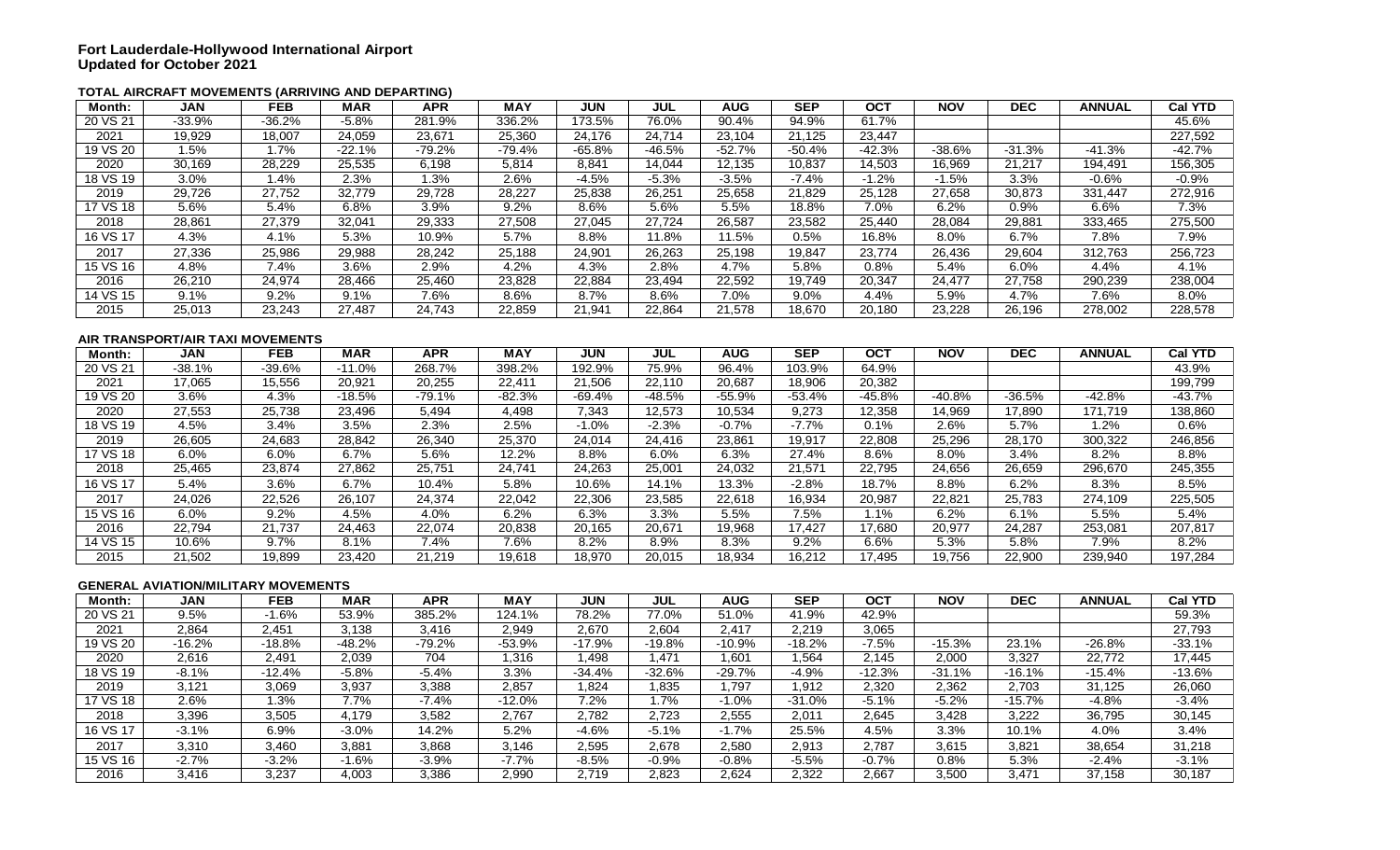# **TOP 10 Carriers**

# **October**

|                   | 2019      |           | 2021 % Change |        | % Share DPAX LF | <b>EPAX LF</b> |
|-------------------|-----------|-----------|---------------|--------|-----------------|----------------|
| <b>Spirit</b>     | 668,482   | 759,859   | 13.7%         | 32.2%  | 0.79            | 0.78           |
| <b>JetBlue</b>    | 684,732   | 525,821   | $-23.2%$      | 22.3%  | 0.83            | 0.79           |
| <b>Southwest</b>  | 481,305   | 303,715   | $-36.9%$      | 12.9%  | 0.72            | 0.70           |
| <b>Delta</b>      | 267,299   | 256,585   | $-4.0%$       | 10.9%  | 0.87            | 0.84           |
| American          | 140,498   | 186,070   | 32.4%         | 7.9%   | 0.91            | 0.85           |
| <b>United</b>     | 149,345   | 162,709   | 8.9%          | 6.9%   | 0.87            | 0.83           |
| <b>Allegiant</b>  | 70,068    | 60,095    | $-14.2%$      | 2.5%   | 0.71            | 0.70           |
| <b>Air Canada</b> | 45,372    | 31,850    | $-29.8%$      | 1.4%   | 0.86            | 0.58           |
| <b>Silver</b>     | 19,633    | 16,862    | $-14.1%$      | 0.7%   | 0.57            | 0.55           |
| <b>Bahamasair</b> | 13,553    | 13,891    | 2.5%          | 0.6%   | 0.75            | 0.67           |
| <b>Sub Total</b>  | 2,540,287 | 2,317,457 | $-8.8%$       | 98.3%  |                 |                |
| <b>Other</b>      | 142,370   | 39,425    | $-72.3%$      | 1.7%   |                 |                |
| <b>Total</b>      | 2,682,657 | 2,356,882 | $-12.1%$      | 100.0% |                 |                |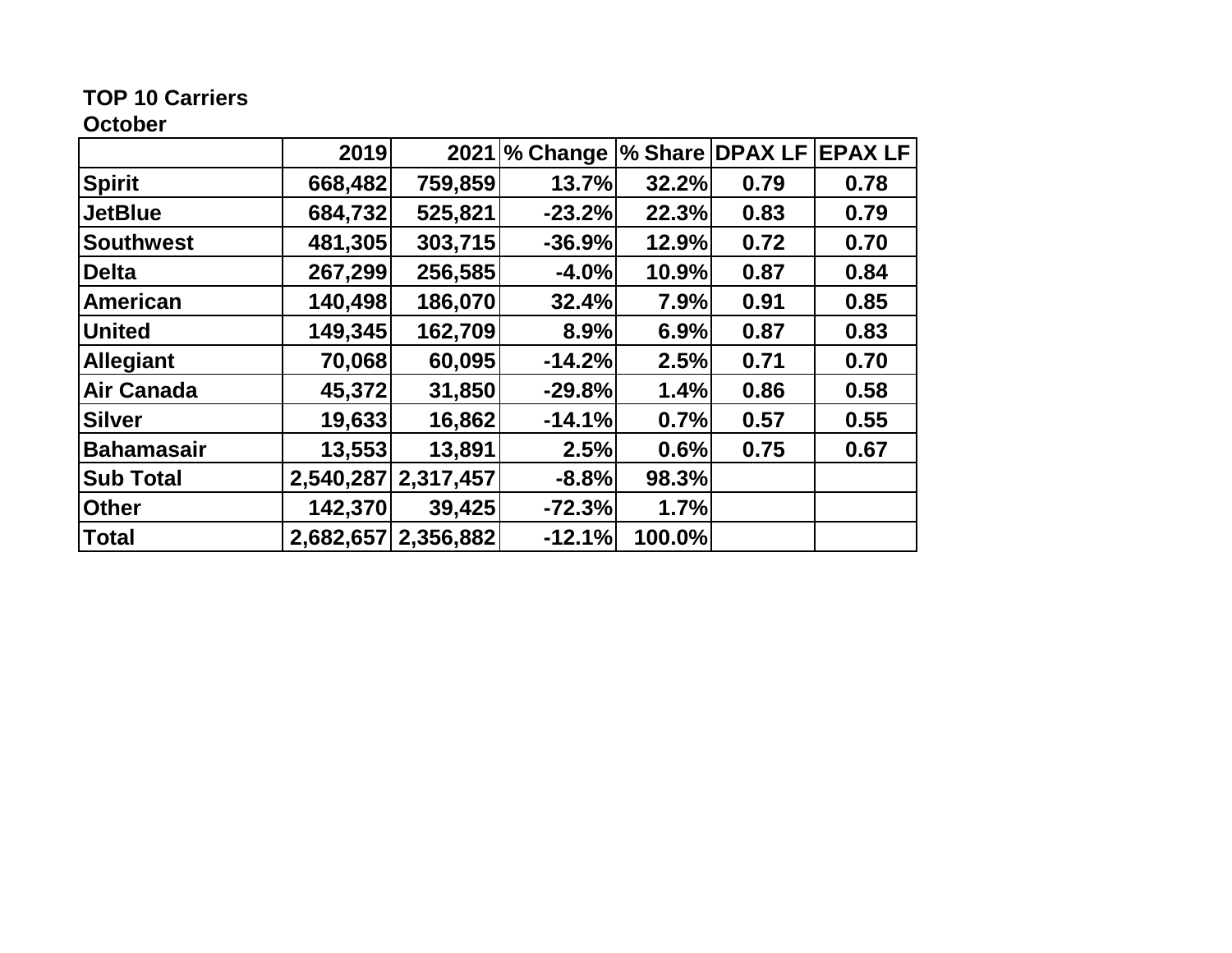## **Top Ten Carriers YTD JAN-OCT 2021 vs 2019**

| <b>Name</b>      | 2019       | 2021       | % Change | % Share |
|------------------|------------|------------|----------|---------|
| <b>Spirit</b>    | 6,819,744  | 7,800,981  | 14.4%    | 33.8%   |
| <b>JetBlue</b>   | 7,236,584  | 4,819,527  | $-33.4%$ | 20.9%   |
| <b>Southwest</b> | 5,930,171  | 2,909,788  | $-50.9%$ | 12.6%   |
| <b>Delta</b>     | 3,095,341  | 2,577,413  | $-16.7%$ | 11.2%   |
| American         | 1,580,515  | 1,893,064  | 19.8%    | 8.2%    |
| <b>United</b>    | 1,771,618  | 1,667,173  | -5.9%    | 7.2%    |
| <b>Allegiant</b> | 818,179    | 624,134    | $-23.7%$ | 2.7%    |
| Alaska           | 267,251    | 169,364    | $-36.6%$ | $0.7\%$ |
| <b>Silver</b>    | 308,507    | 154,859    | $-49.8%$ | 0.7%    |
| Air Canada       | 707,311    | 145,018    | $-79.5%$ | 0.6%    |
| <b>Sub Total</b> | 28,535,221 | 22,761,321 | $-20.2%$ | 98.7%   |
| <b>Other</b>     | 1,650,222  | 295,397    | $-82.1%$ | 1.3%    |
| <b>Total</b>     | 30,185,443 | 23,056,718 | $-23.6%$ | 100.0%  |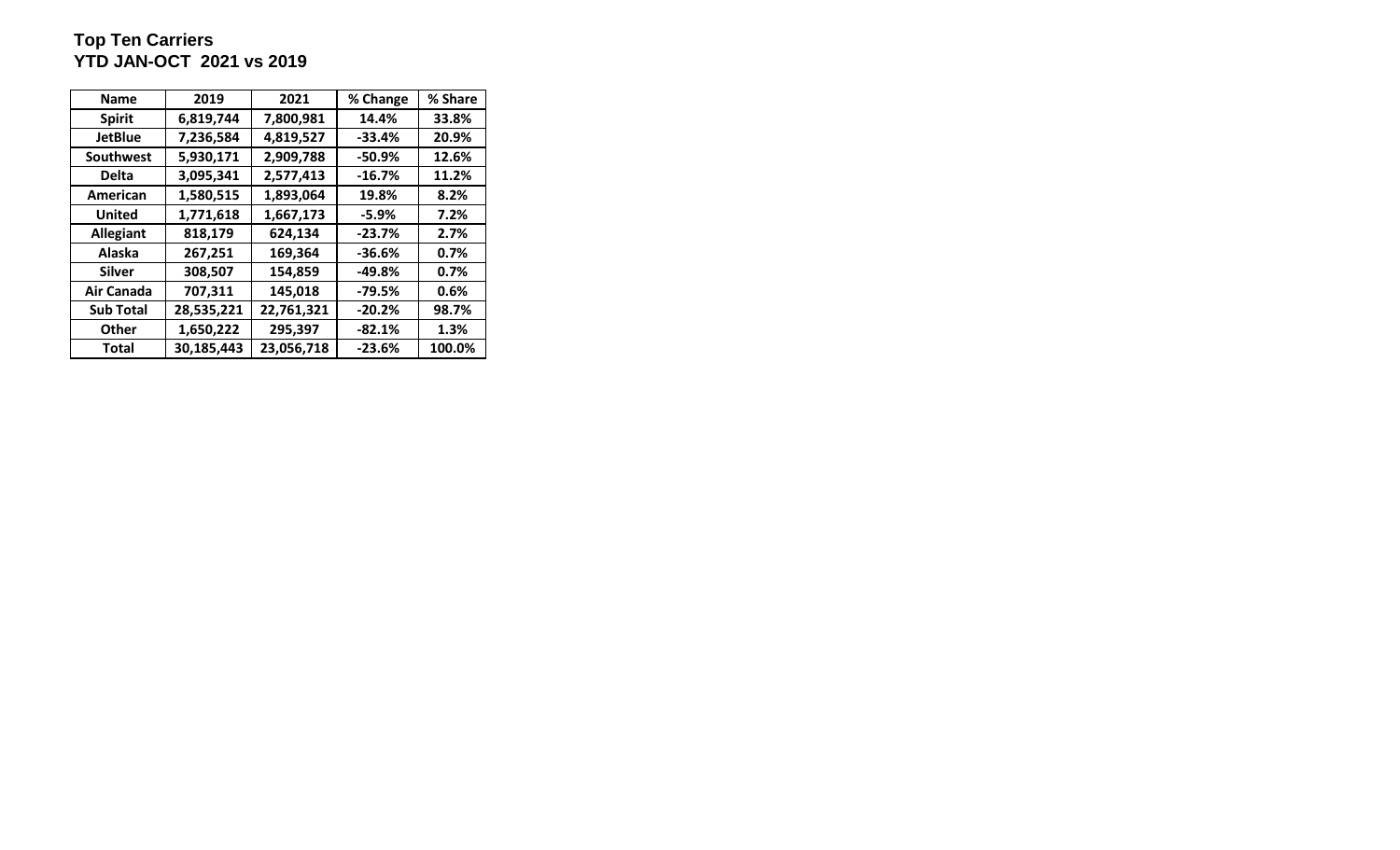# **Enplaned Passengers by Concourse**

 **Not available due to concourse closures and relocation of airline departures**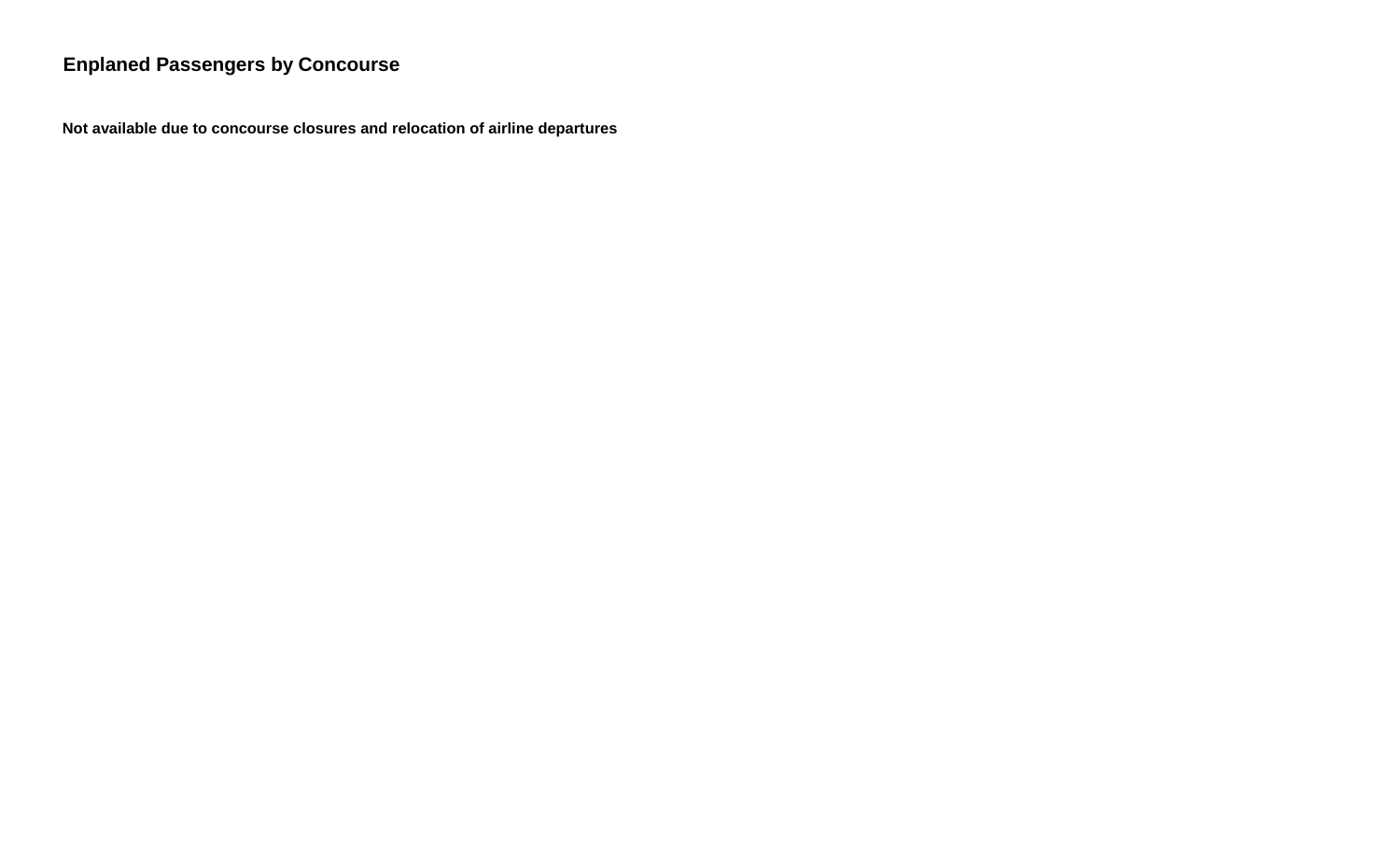# **Monthly Pasenger Report October 2021**

|                                    |         | <b>Arrivals/Deplaned</b> | <b>Arrivals/Deplaned Total</b> |          | <b>Departures/Enplaned</b> | Departures/Enplaned Total |                    | % Share |
|------------------------------------|---------|--------------------------|--------------------------------|----------|----------------------------|---------------------------|--------------------|---------|
| Name                               |         | Domestic   International |                                |          | Domestic   International   |                           | <b>Grand Total</b> |         |
| <b>Spirit Airlines Inc</b>         | 297,342 | 85,598                   | 382,940                        | 294,461  | 82,458                     | 376,919                   | 759,859            | 32.2%   |
| <b>JetBlue Airways Corporation</b> | 199,342 | 69,840                   | 269,182                        | 188,569  | 68,070                     | 256,639                   | 525,821            | 22.3%   |
| <b>Southwest Airlines Co</b>       | 149,117 | 4,619                    | 153,736                        | 145,126  | 4,853                      | 149,979                   | 303,715            | 12.9%   |
| Delta Air Lines Inc                | 130,470 | $\bf{0}$                 | 130,470                        | 126,115  | $\mathbf{0}$               | 126,115                   | 256,585            | 10.9%   |
| <b>American Airlines Inc</b>       | 92,151  | 3,717                    | 95,868                         | 87,858   | 2,344                      | 90,202                    | 186,070            | 7.9%    |
| <b>United Airlines Inc</b>         | 83,656  | 0                        | 83,656                         | 79,053   | 0                          | 79,053                    | 162,709            | 6.9%    |
| <b>Allegiant Air LLC</b>           | 30,429  | $\bf{0}$                 | 30,429                         | 29,666   | $\bf{0}$                   | 29,666                    | 60,095             | 2.5%    |
| <b>Air Canada</b>                  | 0       | 18,941                   | 18,941                         | $\bf{0}$ | 12,909                     | 12,909                    | 31,850             | 1.4%    |
| <b>Silver Airways LLC</b>          | 6,631   | 1,924                    | 8,555                          | 6,456    | 851,ا                      | 8,307                     | 16,862             | 0.7%    |
| <b>Bahamasair Holdings Limited</b> | 0       | 7,311                    | 7,311                          | 0        | 6,580                      | 6,580                     | 13,891             | 0.6%    |
| Air Transat Inc                    | 0       | 6,678                    | 6,678                          | $\bf{0}$ | 4,860                      | 4,860                     | 11,538             | 0.5%    |
| <b>Alaska Airlines</b>             | 5,150   | 0                        | 5,150                          | 4,782    | $\Omega$                   | 4,782                     | 9,932              | 0.4%    |
| Compania Panamena de Aviacion      | 0       | 3,919                    | 3,919                          | 0        | 3,490                      | 3,490                     | 7,409              | 0.3%    |
| <b>AZUL Linhas Aereas</b>          | 0       | 2,437                    | 2,437                          | 0        | 2,998                      | 2,998                     | 5,435              | 0.2%    |
| <b>Avianca Airlines</b>            | 0       | 1,366                    | 1,366                          | 0        | 1,197                      | 1,197                     | 2,563              | 0.1%    |
| <b>WestJet</b>                     | 0       | 1,326                    | 1,326                          | 0        | 828                        | 828                       | 2,154              | 0.1%    |
| <b>Sun Country Airlines</b>        | 85      | 0                        | 85                             | 309      | 0                          | 309                       | 394                | 0.0%    |
| <b>IBC Airways Inc</b>             | 0       | 0                        | 0                              | 0        | $\Omega$                   |                           | 0                  | $0.0\%$ |
| <b>Grand Total</b>                 | 994,373 | 207,676                  | 1,202,049                      | 962,395  | 192,438                    | 1,154,833                 | 2,356,882          | 100.0%  |